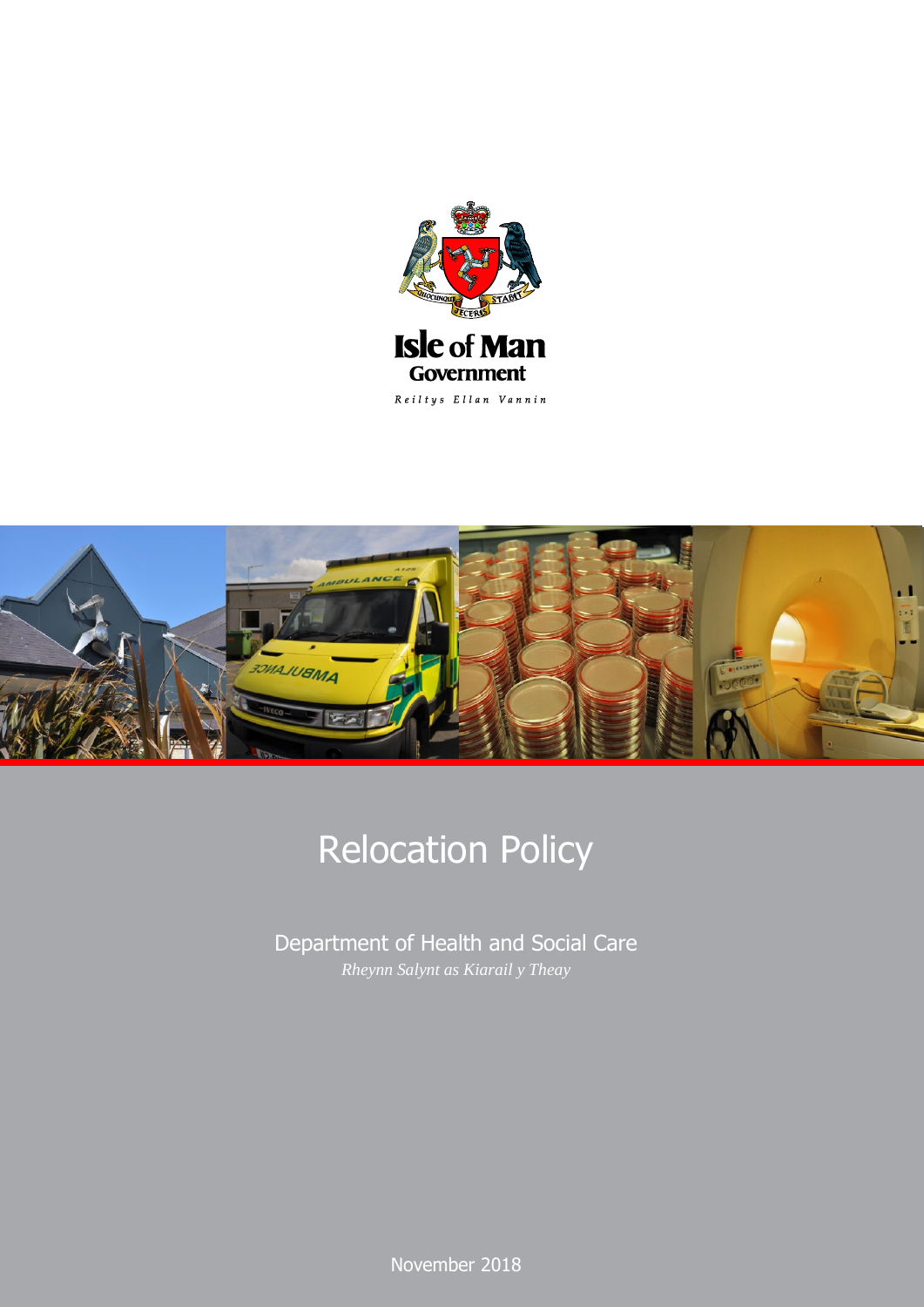| <b>Contents</b>   |                                                                    |  |
|-------------------|--------------------------------------------------------------------|--|
| <b>Section 1:</b> |                                                                    |  |
| 1.1               |                                                                    |  |
| 1.2               |                                                                    |  |
| 1.3               |                                                                    |  |
|                   |                                                                    |  |
| 2.1               |                                                                    |  |
| 2.2               |                                                                    |  |
| 2.3               |                                                                    |  |
| 2.4               |                                                                    |  |
| 2.5               |                                                                    |  |
| 2.6               | Pension contributions, Tax and National Insurance, Benefit in Kind |  |
| 2.7               |                                                                    |  |
|                   |                                                                    |  |
| 3.1               |                                                                    |  |
| 3.2               |                                                                    |  |
| 3.3               |                                                                    |  |
| 3.4.              |                                                                    |  |
| 3.5               |                                                                    |  |
|                   |                                                                    |  |
| 4.1               |                                                                    |  |
| 4.2               |                                                                    |  |
| 4.3               |                                                                    |  |
| 4.4               |                                                                    |  |
| 4.5               |                                                                    |  |
| 4.6               |                                                                    |  |
| 4.7.              |                                                                    |  |
| 4.8               | <b>Authority to Approve</b>                                        |  |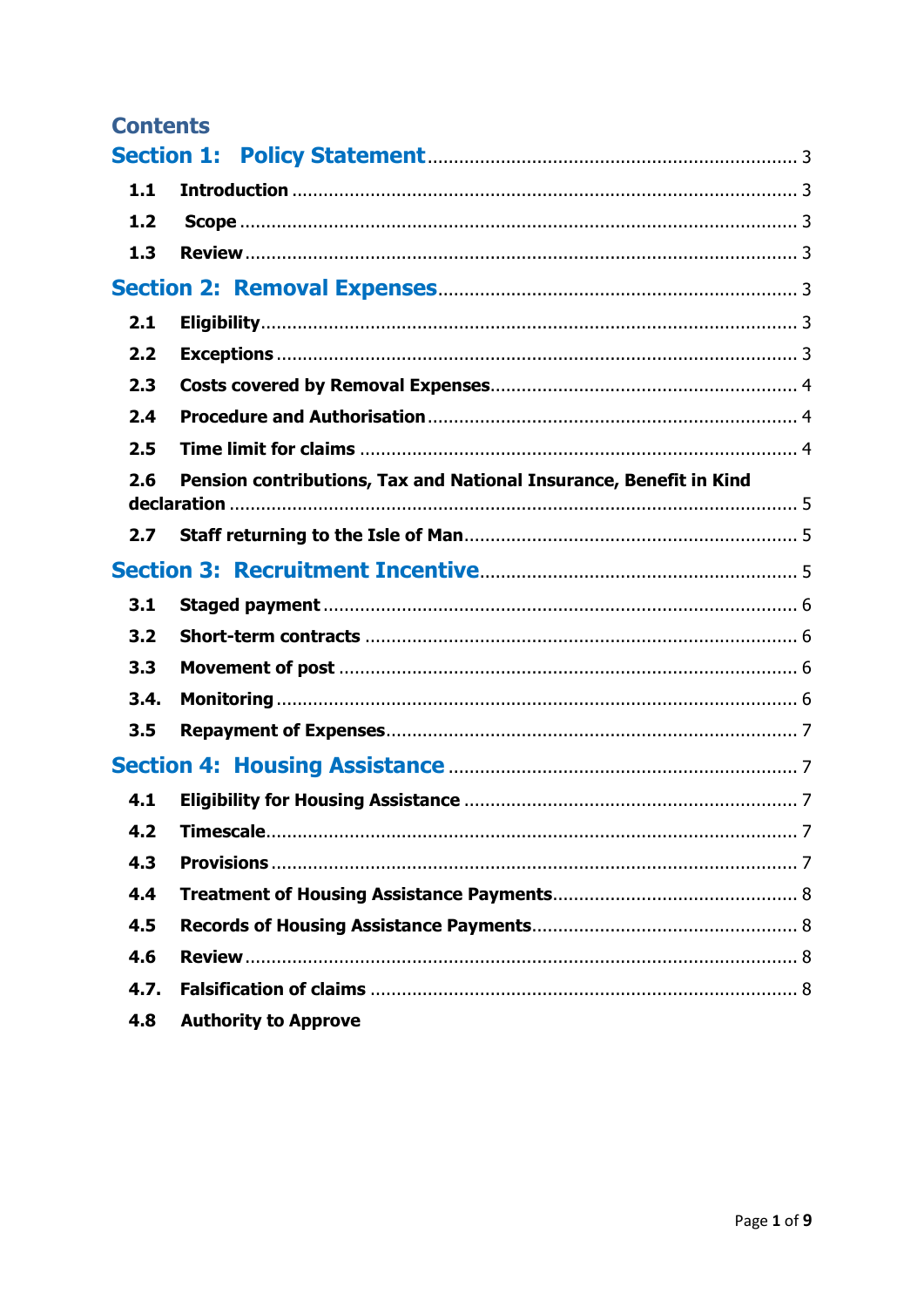**Relocation forms:**

- **Form 1 Removal Expenses, Housing Assistance & Recruitment Incentive Authorisation**
- **Form 1a Removal Expenses – Exceptional Circumstances**
- **Recruitment Incentive**
- **Form 3 Removal Expenses**
- Form 4 **Housing Assistance Claim Form**<br>Form 5 **Undertaking to repay relocation**
- **Form 5 Undertaking to repay relocation allowance**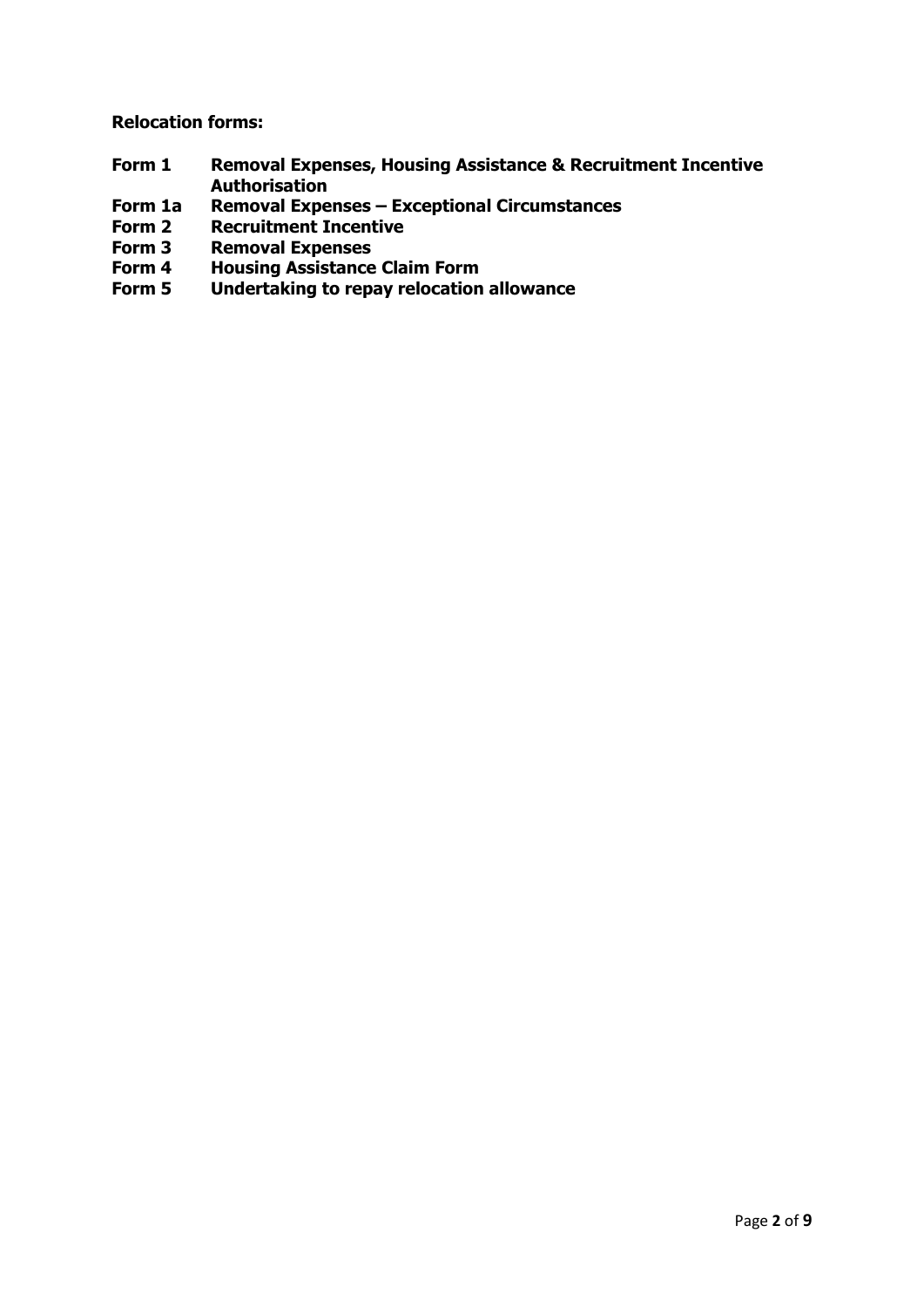# <span id="page-3-0"></span>**Section 1: Policy Statement**

## <span id="page-3-1"></span>**1.1 Introduction**

The Isle of Man Government recognises that successful candidates relocating to take up posts on the Island incur related costs. In order that these might not be regarded as a disincentive, a scheme is in operation to alleviate these costs, and this policy sets out how the Department of Health and Social Care operates the scheme. The Relocation policy is made up of three parts:-

- Removal Expenses
- Recruitment Incentive
- Housing Assistance

## <span id="page-3-2"></span>**1.2 Scope**

The procedures contained within this policy apply to all staff employed in the Department of Health and Social Care.

#### <span id="page-3-3"></span>**1.3 Review**

This policy has been drawn up in consultation with relevant staff negotiating bodies and will be reviewed periodically.

## <span id="page-3-4"></span>**Section 2: Removal Expenses**

## <span id="page-3-5"></span>**2.1 Eligibility**

Form REL1, "Removal Expenses, Housing Assistance and Recruitment Incentive Authorisation" should be completed and authorised by the budget holder prior to the post being advertised.

If a relocation allowance is applicable to a post, this will be clearly stated in the recruitment advert and on-boarding documentation.

It is the Line Manager's responsibility to ensure that claims do not exceed the authorised maximum for removal expenses.

The OHR Employment Services Team will confirm the details of any offer of financial assistance when making an offer of employment, towards the costs of moving themselves, their dependants and their personal effects to the Isle of Man.

Employees may not claim removal expenses if their spouse or partner is pending receipt of or has already received removal expenses from the DHSC or another Government department.

## <span id="page-3-6"></span>**2.2 Exceptions**

In the case of exceptional circumstances, and only on the recommendation of one of the Authorising Managers as shown in the table at Appendix 1, an alternative maximum not exceeding £9,000 inclusive of VAT may be recommended for authorisation by the Chief Executive. Form REL1a, "Removal Expenses – Exceptional Circumstances" should be completed in such cases.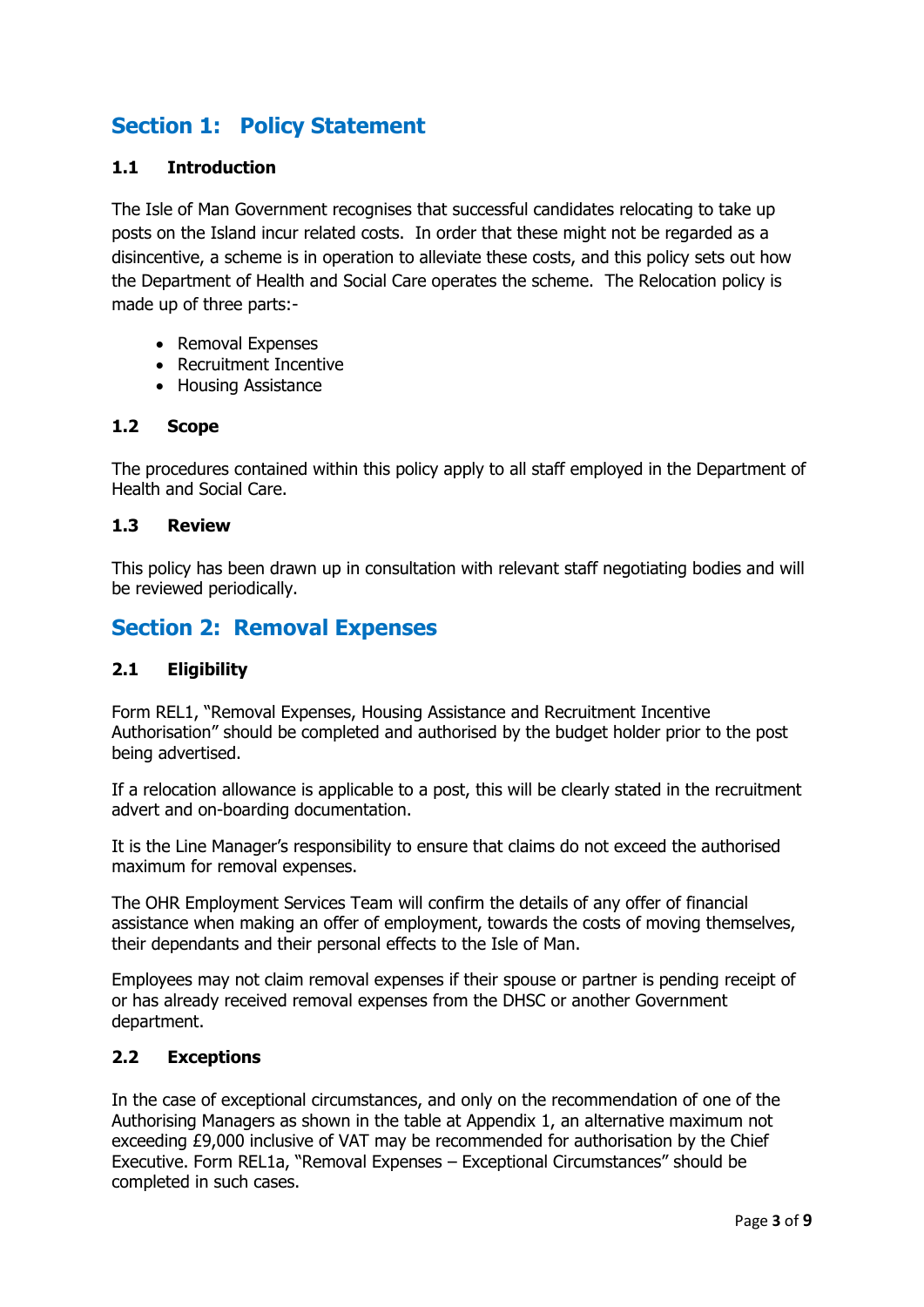Exceptions will only be approved in cases where difficulty has been experienced in recruiting to specific posts defined as 'hard to recruit' or the recruit is relocating from further afield than the British Isles.

## <span id="page-4-0"></span>**2.3 Costs covered by Removal Expenses**

Staff appointed for a term of 12 months or less can claim up to a maximum amount of £1,000 inclusive of VAT on production of relevant receipts.

Costs pertaining to removal expenses will be reimbursed to a maximum of £7,000 inclusive of VAT on production of relevant receipts (unless exceptional circumstances have been authorised by the DHSC Chief Executive).

Anticipated costs will include:

- preliminary visit
- house-hunting and school visits after an offer has been accepted, and prior to the start date, up to a value of £600 (paid from the £7,000 allowance)
- travel between the person's previous home and the Isle of Man in the first six months of employment
- removal of household effects
- storage of household effects
- fees associated with buying and selling of property
- relocation of dependants
- provision of temporary accommodation for the employee in the first three months of employment

This list is not exhaustive; however, any removal costs claimed for should be related to the relocation of an employee to the Isle of Man. Removal costs eligible for payment will not normally include the cost of purchasing new household items.

## <span id="page-4-1"></span>**2.4 Procedure and Authorisation**

Where relocation expenses have been paid direct by the employee, Form REL3, "Removal Expenses Claim Form" should be completed listing the relevant claims and attaching original receipts. The completed documentation should be passed to the Line Manager (whose responsibility it is to verify the authenticity of receipts) for authorisation and forwarding to Payroll who will arrange for the relocation expenses to be reimbursed in the next available month's pay. Costs for which no receipt is provided will not be reimbursed.

<span id="page-4-2"></span>Relocation expenses can also be paid direct by the Government Finance Department. The Line Manager should contact the Finance Department on 685125 and ask for an order to be raised to the companies concerned. The company will then provide the Government Finance Department with a valid VAT invoice on company letterhead paper, which will be coded and processed for direct payment to the company. The Line Manager should record the costs paid directly by the Government Finance Department on Form REL3.

## **2.5 Time limit for claims**

Any receipts relating to removal expenses must be passed to the Line Manager within 3 months of taking up post. Claims made after this period will not be reimbursed.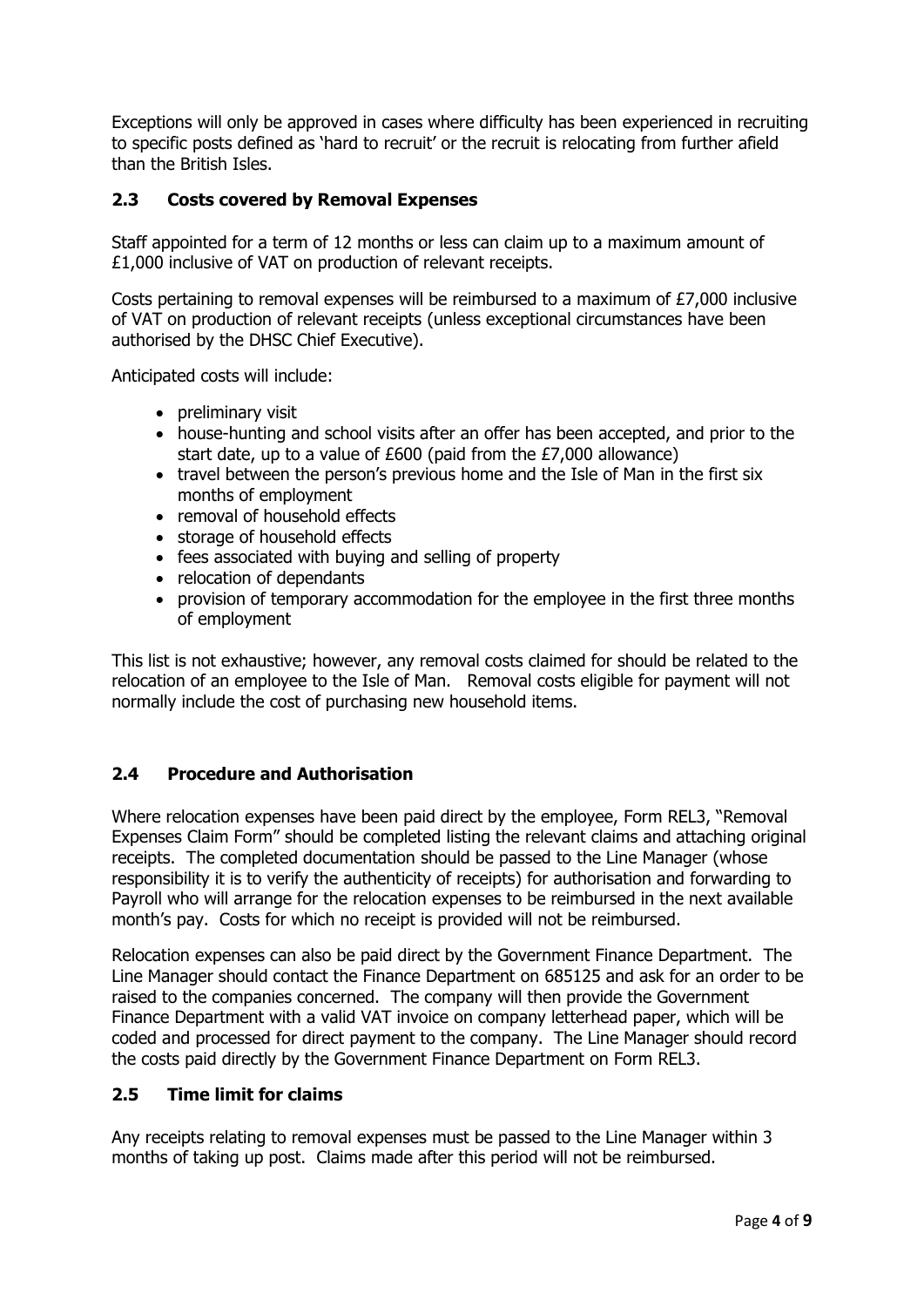## <span id="page-5-0"></span>**2.6 Pension contributions, Tax and National Insurance, Benefit in Kind declaration**

Removal expenses as shown at 2.3 are not pensionable or liable for either Income Tax or National Insurance deductions. If the total amount of expenses is under £20,000 it does not need to be declared on the employee's T9 as a Benefit in Kind.

The Recruitment Incentive as shown at Section 3 is not pensionable or superannuable. It is liable for Income Tax and National Insurance deductions. The Recruitment Incentive does not have to be declared on the employee's T9 as a Benefit in Kind.

Housing Assistance is not pensionable or liable for either Income Tax or National Insurance deductions through payroll. However, housing Assistance should be declared as a Benefit in Kind on the employee's T9.

These details are provided for general information purposes only. Further details can be found using the links below or by contacting the Isle of Man Government Income Tax Division.

<https://www.gov.im/media/350893/bikguide2011.pdf> <https://www.gov.im/media/1350461/pn-193-16-relocation-expenses.pdf>

## <span id="page-5-1"></span>**2.7 Staff returning to the Isle of Man**

If an employee relocates to the Island and receives financial assistance towards removal costs and housing, leaves the Island, then wishes to return the following conditions will apply:

- a) If the return is within two years of leaving, the employee will not be entitled to receive assistance in the form of removal costs and housing assistance a second time.
- b) If the return is after a period exceeding two years and the employee has property on the Island they are returning to, removal costs only will be granted.
- c) If the return is following a period exceeding two years and the employee does not possess property on the Island, then the entitlement will be to both removal costs and housing assistance and recruitment incentive if authorised.
- d) If the employee is a returning student then relocation expenses and incentive will apply.

# <span id="page-5-2"></span>**Section 3: Recruitment Incentive**

A recruitment incentive may be requested by the budget holder prior to the advertising stage. This will apply where it is anticipated that a post will be hard to recruit to and the additional funding is available. This amount will be £3,000.

Authorisation for this must be included on Form REL1 "Removal Expenses, Housing Assistance and Recruitment Incentive Authorisation".

A recruitment incentive will only apply to posts that fit the criteria for reimbursement of removal expenses.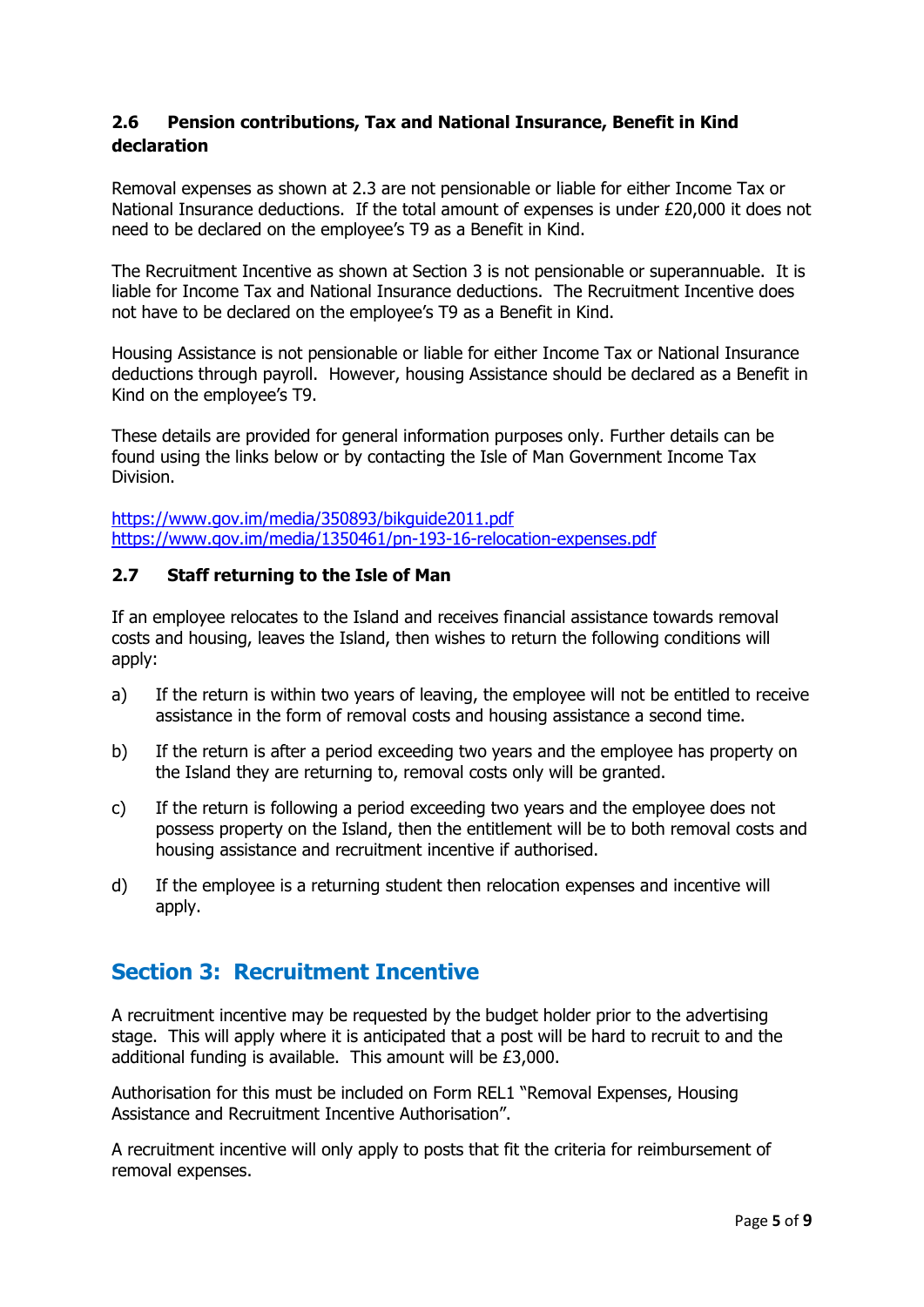The offer of a recruitment incentive to any candidates is at the discretion of the recruiting manager, ie the successful applicant does not automatically receive the recruitment incentive if the post is eligible. Should a manager determine that a recruitment incentive should be offered to a candidate then on appointment, Form REL2 "Recruitment Incentive" must be completed and forwarded to Payroll for payment.

## <span id="page-6-0"></span>**3.1 Staged payment**

Any recruitment incentive agreed will be payable in 3 equal instalments paid on completion of the  $1^{st}$ ,  $13^{th}$  and  $25^{th}$  month of employment.

The payment of recruitment incentive amounts will cease automatically on the employee terminating their contract.

Recruitment incentives are repayable should an employee resign within two years of appointment. The amount repayable will be calculated on the basis of the number of weeks from the effective date of resignation to completion of two years of employment, or end of a limited term appointment, whichever is the earlier, divided by the total number of weeks in the period less any amount of the recruitment which has not been paid at the date of leaving. Repayment of the recruitment incentive may be waived at the budget holder's discretion in exceptional circumstances

## <span id="page-6-1"></span>**3.2 Short-term contracts**

In the case of staff recruited to limited term contract posts where a recruitment incentive has been agreed, the incentive amount will be awarded on a pro-rata basis ie: if a total of £3,000 has been agreed, but the post is for limited term two year contract, a £2,000 payment would apply, payable in two instalments at the end of the  $1<sup>st</sup>$  and  $13<sup>th</sup>$  months of employment. However, if the post is subsequently extended, a further payment of £1,000 will be made at the end of the 25<sup>th</sup> month of employment.

If a short-term contract which attracts a recruitment incentive is subsequently extended, it will be the responsibility of the manager to advise payroll if an additional payment should be made when arranging the extension.

## <span id="page-6-2"></span>**3.3 Movement of post**

If a staff member appointed to a post which attracted the recruitment incentive moves to a different post within the Department to which no recruitment incentive is attached, no further payments will be made.

If a staff member moves from one post which attracted the recruitment incentive to another which also attracts an incentive, the initial start date would remain with the final payment being made on the  $25<sup>th</sup>$  month from original start date.

## <span id="page-6-3"></span>**3.4. Monitoring**

Payroll will make payments to timescales authorised by management. Any potential recovery of payments should be advised to OHR on termination of the contract.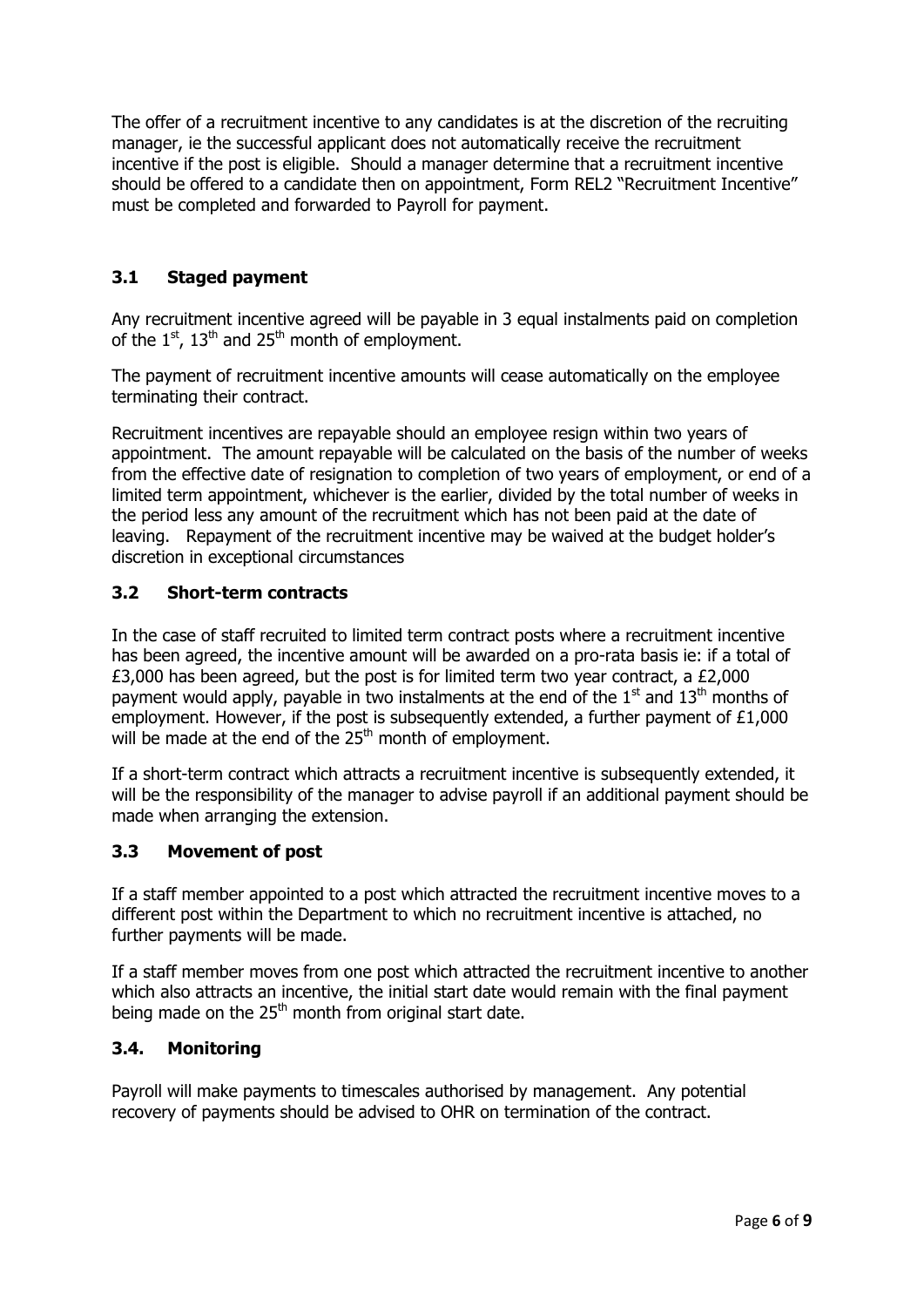## <span id="page-7-0"></span>**3.5 Repayment of Expenses**

The Department will require employees to repay relocation expenses and recruitment incentive payments, should they leave employment within two years of the appointment which gave rise to the payments, on a pro-rata basis.

In exceptional unforeseen circumstances the Department may waive this requirement e.g. early termination of a Contract of Employment by the employee as a result of extreme personal circumstances. (Refer to Form REL5 – Undertaking to repay relocation expenses).

# <span id="page-7-1"></span>**Section 4: Housing Assistance**

The Department offers financial assistance to staff relocating to the Isle of Man where they find their accommodation costs to be higher for a similar standard of property than those paid prior to their move.

Applications for housing assistance will only be considered if removal expenses have been paid and the contract is for two years or longer.

Employees may not claim housing assistance if their spouse or partner is pending receipt of or has already received expenses from another Government department.

Authorisation for this must be included on Form REL1 "Removal Expenses, Housing Assistance and Recruitment Incentive Authorisation".

## <span id="page-7-2"></span>**4.1 Eligibility for Housing Assistance**

Housing assistance is granted in recognition that employees may be subjected to higher accommodation costs in the Isle of Man. Therefore, evidence should be provided in the form of a UK rental agreement or UK mortgage documentation from the employee's most current UK accommodation. The amount payable in housing assistance will be the difference in mortgage/rental payments paid up to a maximum of £250 per month. Housing assistance will not be granted without the submission of the required documentation.

Housing assistance will only be paid when a valid rental agreement or mortgage has been authorised by the relevant Line Manager. If a rental agreement is for six months, housing assistance will only be paid for this timescale. Any further application for a consecutive rental period must be made in the same way, within the maximum period of 24 months from commencement of employment.

## <span id="page-7-3"></span>**4.2 Timescale**

<span id="page-7-4"></span>Staff eligible to receive housing assistance may apply on commencement of employment. There is a maximum entitlement to housing assistance of 24 months from commencement of employment, reduced pro-rata from the time of application. Claims for housing assistance must be for consecutive periods, there is no facility to break and then recommence or re-apply for assistance.

## **4.3 Provisions**

Employees must not sub-let their accommodation whilst in receipt of housing assistance.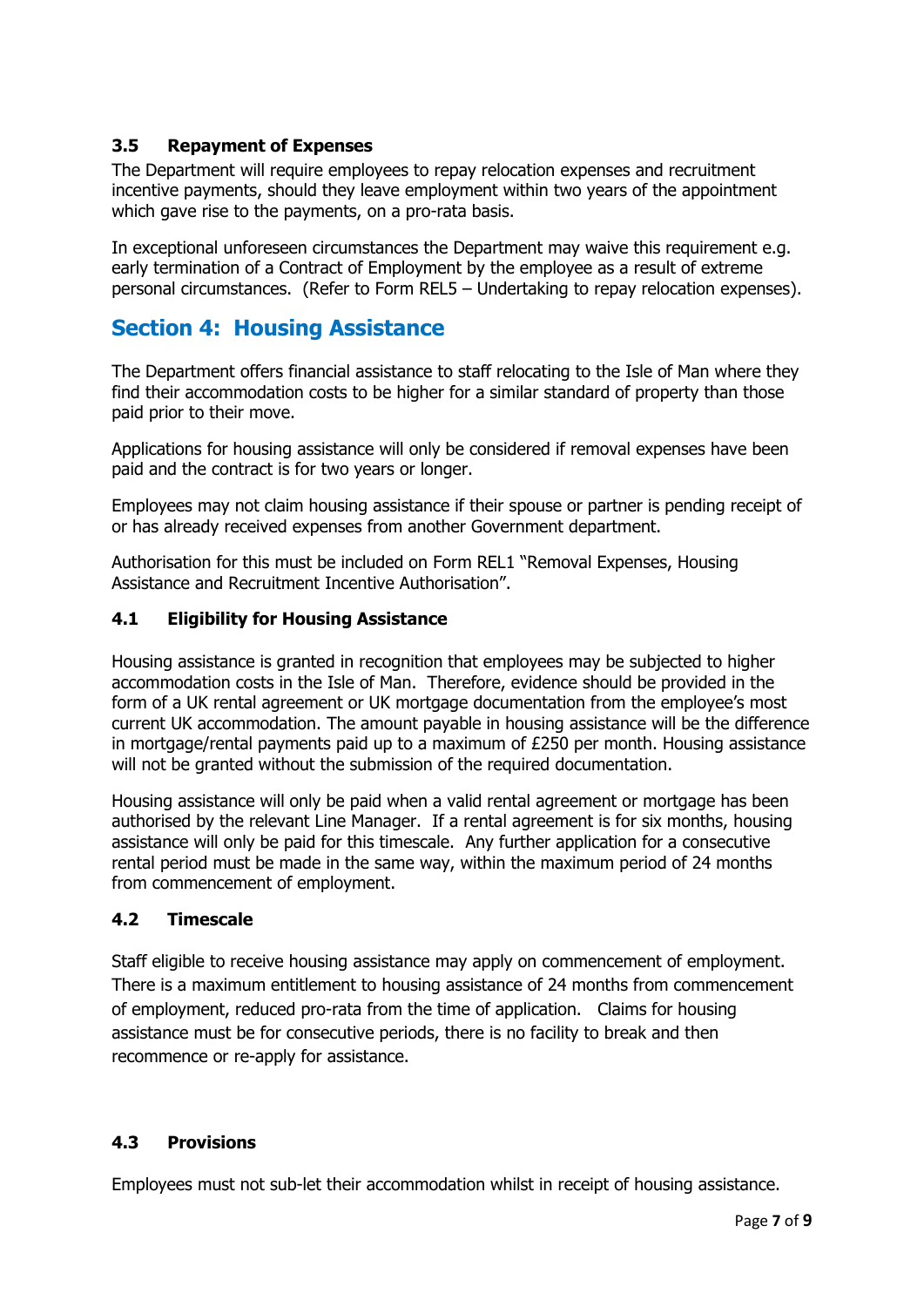If an employee is in shared accommodation, the amount of housing assistance payable to them will be the difference between their accommodation costs prior to relocating and their share of the rental for the Isle of Man property. This will not exceed £250 per month.

Any change of address and/or change to housing costs must be advised to the Line Manager.

## <span id="page-8-0"></span>**4.4 Treatment of Housing Assistance Payments**

Any payments made for housing assistance will be made on a monthly basis alongside monthly salary payments for a maximum of two years from commencement of employment.

## <span id="page-8-1"></span>**4.5 Records of Housing Assistance Payments**

Payroll will keep a full record of all housing assistance payments made, including details relating to the initial and any subsequent assessments, in line with Financial Regulations.

## <span id="page-8-2"></span>**4.6 Review**

An employee who is receiving financial assistance in the form of Housing Assistance will be required to sign a declaration confirming the actual costs involved and agreeing to notify the Department of any changes in circumstances (See Form 4 "Housing Assistance Claim Form"). Failure to provide timely notification of changes may lead to the withdrawal of assistance.

## <span id="page-8-3"></span>**4.7. Falsification of claims**

Claims for housing assistance made with the intention of defrauding the Department involving public monies will be investigated and pursued in compliance with the Isle of Man Government Financial Regulation, issued by the Treasury.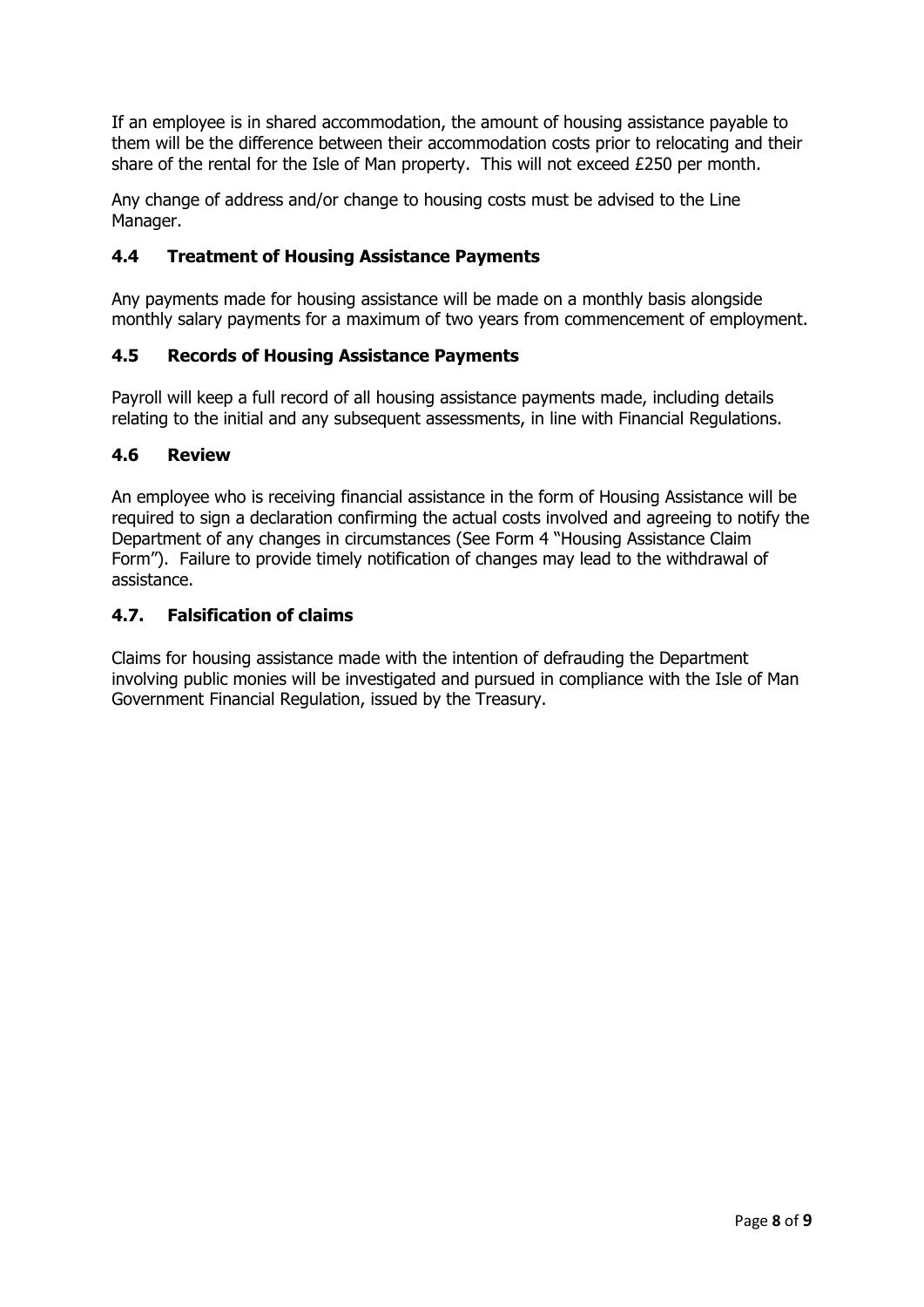## 4.8 Authority to Approve

Authority to approve payment of a recruitment incentive and exceptional removal expenses is delegated by the Accounting Officer to Directors, for all staff within their respective areas of responsibility.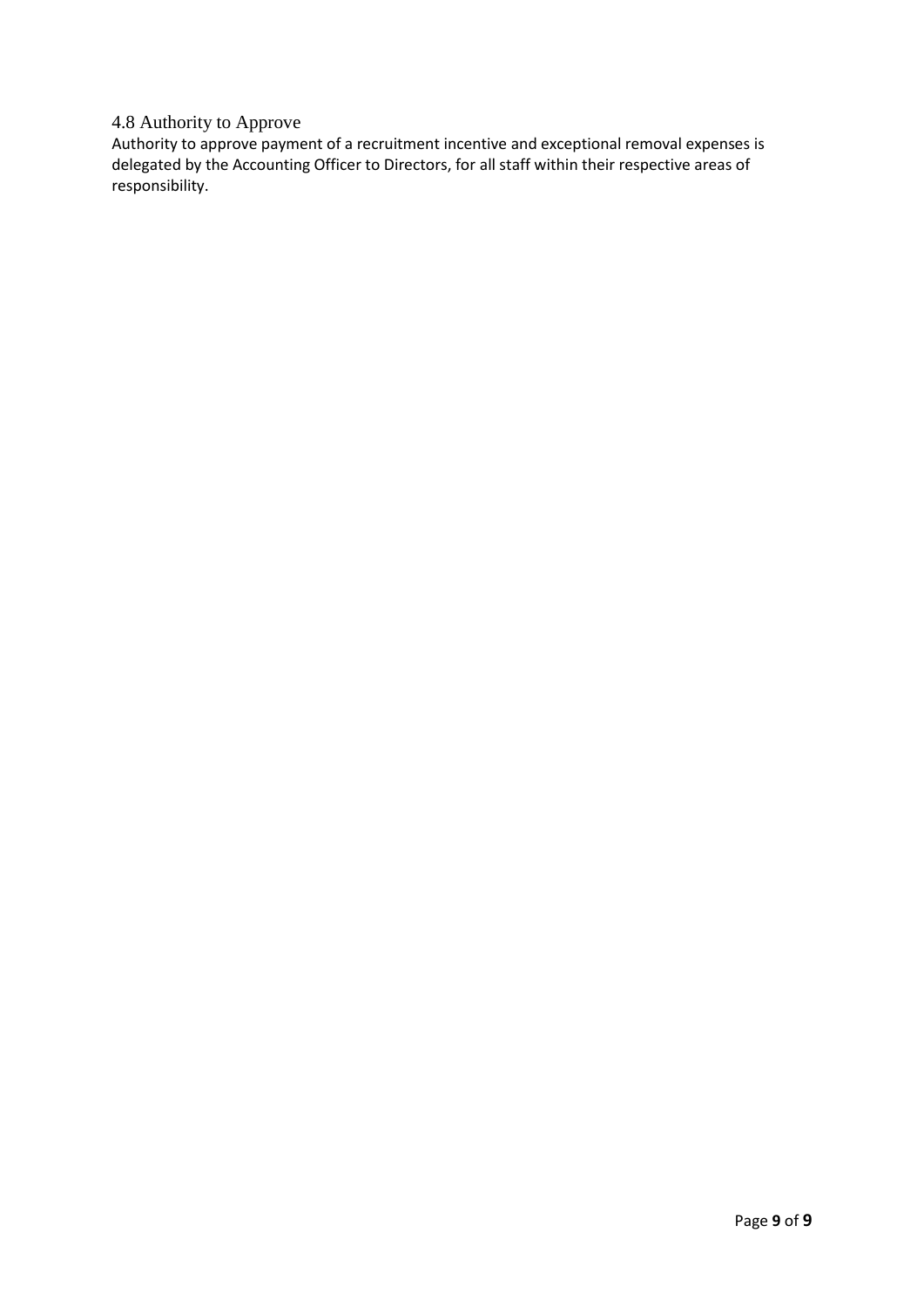| Note:                 | THIS FORM <b>MUST</b> BE COMPLETED AND AUTHORISED BY THE BUDGET HOLDER    |
|-----------------------|---------------------------------------------------------------------------|
|                       | <b>PRIOR TO THE POST BEING ADVERTISED. PLEASE REFER TO THE RELOCATION</b> |
|                       | POLICY FOR ELIGIBILITY CRITERIA.                                          |
| <b>Post Title:</b>    |                                                                           |
|                       |                                                                           |
| <b>Post Location:</b> |                                                                           |
|                       |                                                                           |

#### **1. AUTHORISATION FOR REMOVAL EXPENSES**

**I** confirm this post is eligible for reimbursement of removal expenses? **YES** NO **I** confirm this appointment is for a period of less than 12 months? **YES** YES NO

*(Staff appointed for a term of 12 months or less may be reimbursed to a maximum of £1,000 inclusive of VAT)*

**I** confirm this appointment is for a period of more than 12 months? **YES** YES NO *(Staff appointed for a term of 12 months or more may be reimbursed to a maximum of £7,000 inclusive of VAT)*

I understand that the maximum amount available for reimbursement of removal expenses is not to exceed £7,000 inclusive of VAT and that all claims must be accompanied by bona fide receipts which I will verify and forward to Payroll for processing.

I understand that reimbursement of removal expenses will not be made to staff where a claim is submitted outside the period of 12 months from start date.

#### **2. AUTHORISATION FOR HOUSING ASSISTANCE**

#### **Is this post eligible for Housing Assistance <b>YES** NO *YE*

|  | $\Box$<br>ı<br>N |  |
|--|------------------|--|
|--|------------------|--|

I confirm that this post is for a period of two years or longer and I understand housing assistance is available to a maximum of £250 per month for a maximum period of two years.

I further confirm that I will verify the rental agreement/book or mortgage evidence submitted by the employee as evidence before forwarding to payroll with Form REL4.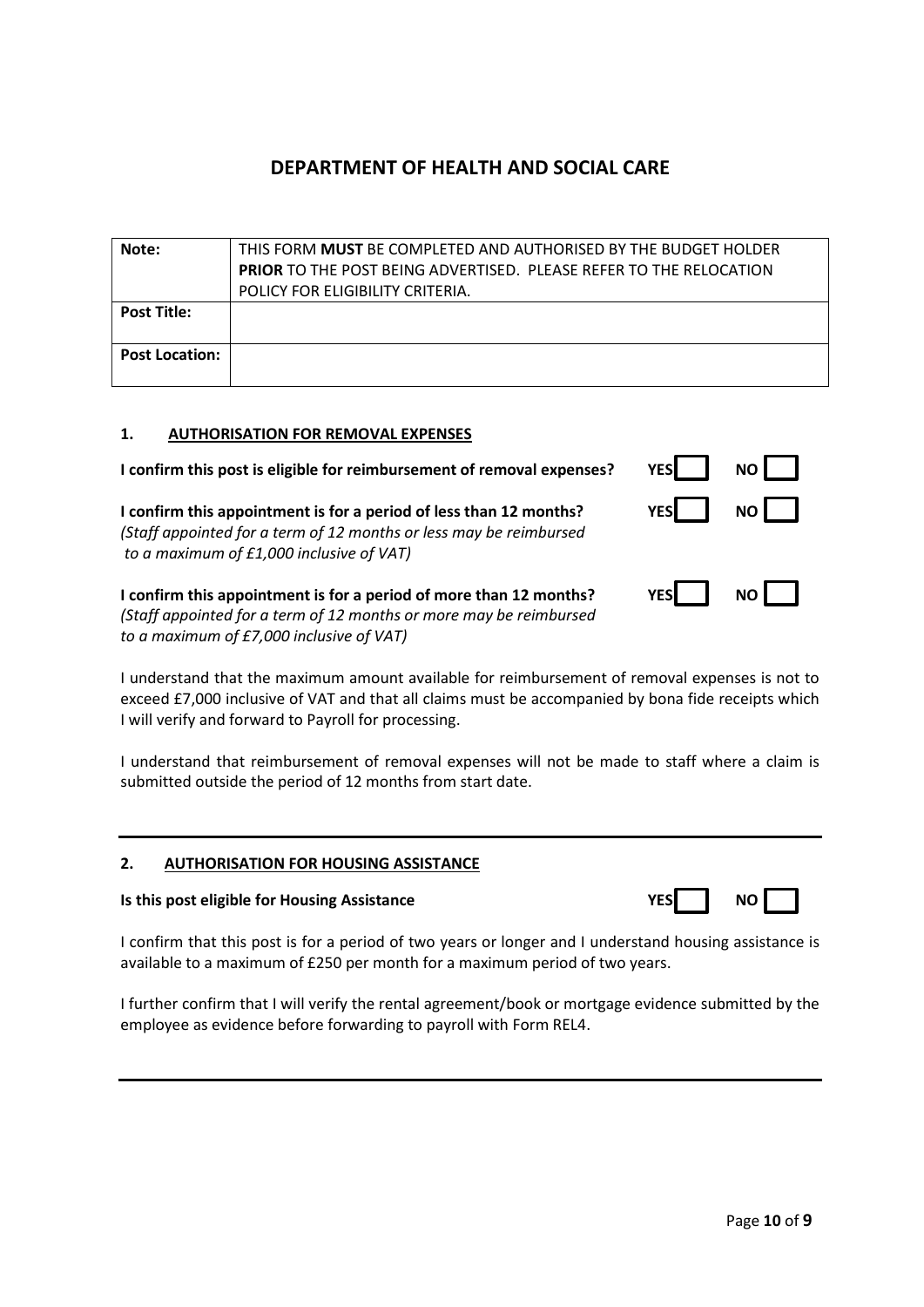This form must be completed at/immediately following interview and before the candidate takes up post.

Notes:

Section 2.2 of the Relocation Policy states:

*"In the case of exceptional circumstances, and only on the recommendation of one of the Authorising Managers as shown in the table at Appendix 1, an alternative maximum not exceeding £9,000 inclusive of VAT may be recommended for authorisation by the Chief Executive.*

*Exceptions will only be approved in cases where difficulty has been experienced in recruiting to specific posts defined as 'hard to recruit' or the recruit is relocating from further afield than the British Isles."*

| <b>Name of Employee:</b>                                                                                |   |
|---------------------------------------------------------------------------------------------------------|---|
| <b>Job Title:</b>                                                                                       |   |
| Location of post:                                                                                       |   |
| <b>Rationale:</b><br>(give reasons for this request,<br>including if relevant, country relocating from) |   |
| Alternative maximum sum requested:                                                                      | £ |
| <b>Date of interview:</b>                                                                               |   |
| <b>Anticipated start date:</b>                                                                          |   |
| <b>Recommended by:</b>                                                                                  |   |
| <b>Authorising Manager - Print Name</b>                                                                 |   |
| <b>Authorising Manager - Signature</b>                                                                  |   |
| <b>Authorising Manager - Job Title</b>                                                                  |   |
| <b>Authorised by:</b>                                                                                   |   |
| <b>Chief Executive or delegate</b>                                                                      |   |

#### **ONCE COMPLETED FORWARD TO PAYROLL**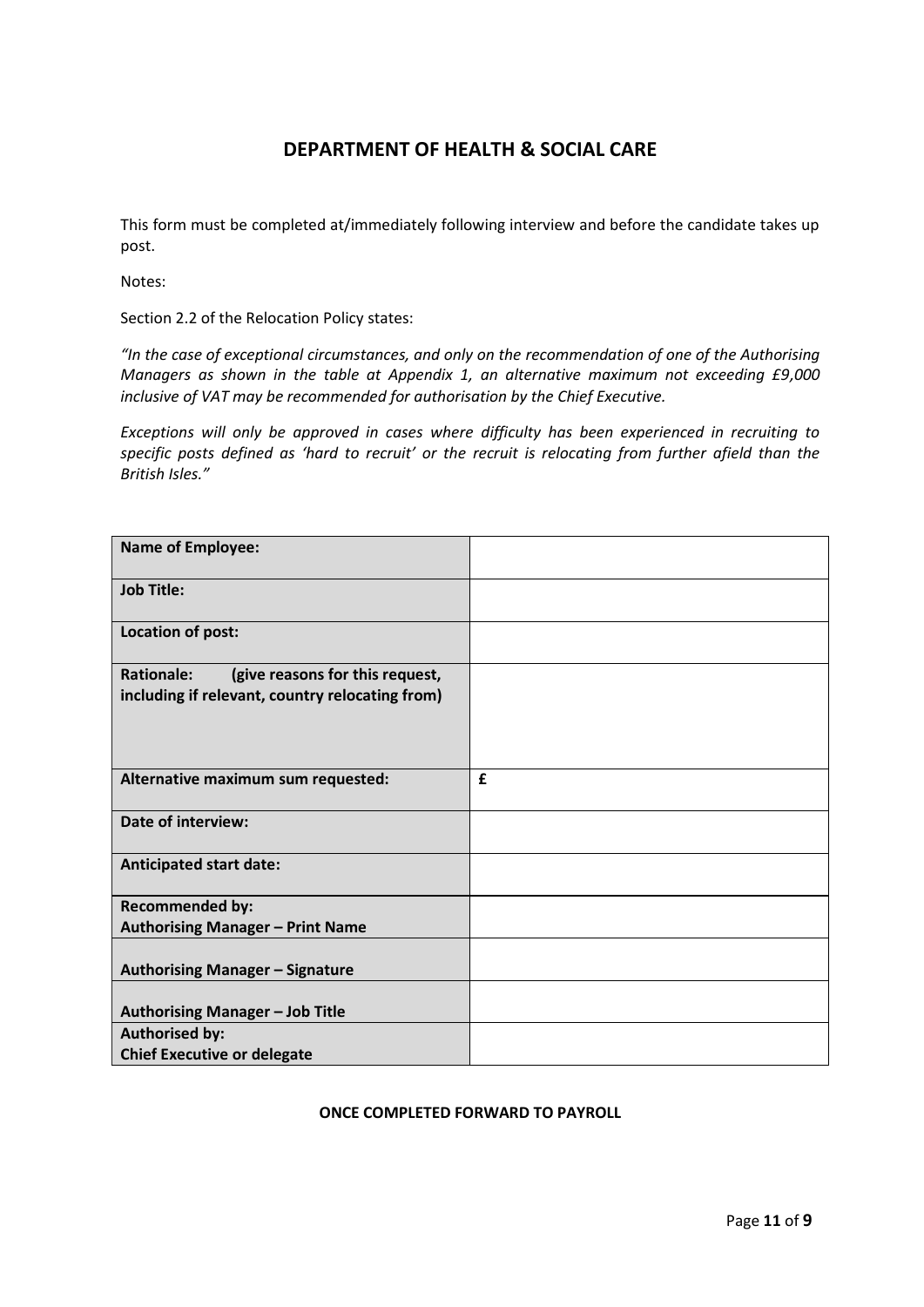#### **1. PERSONAL DETAILS**

| Name of employee:           |  |
|-----------------------------|--|
| <b>Job Title:</b>           |  |
| <b>Location of Post:</b>    |  |
| <b>Date of Appointment:</b> |  |
| Payroll number:             |  |

#### **2. REQUEST / AUTHORISATION**

I certify that a Recruitment Incentive of £3,000 can be made in this case.

| <b>Relocation GL Code:</b>  |            | 25020199 |
|-----------------------------|------------|----------|
| <b>Cost Centre Code:</b>    |            |          |
| <b>Budget holder:</b>       | Name:      |          |
|                             | Signature: |          |
|                             | Title:     |          |
|                             | Date:      |          |
| <b>Authorising Manager:</b> | Name:      |          |
|                             | Signature: |          |
|                             | Title:     |          |
|                             | Date:      |          |

#### **3. PAYMENT STAGES – TO BE COMPLETED AND MONITORED BY PAYROLL**

Payment of Recruitment Incentive amounts will be made in three equal stages, on completion of the  $1<sup>st</sup>$ , 13<sup>th</sup> and 25<sup>th</sup> months of employment. These payments will be subject to Tax and NI deductions.

| First instalment to be paid on:  |  |
|----------------------------------|--|
| Second instalment to be paid on: |  |
|                                  |  |
| Third instalment to be paid on:  |  |
|                                  |  |

Notes:

- A recruitment incentive may be agreed with the Authorising Manager as set out in the table at Appendix 1 prior to the advertising stage. This will apply where a post has been defined as 'hard to recruit to' and that additional funding is available.
- A recruitment incentive will only apply to posts that fit the criteria for payment of removal expenses (as set out at Section 3 of the Relocation Policy).
- Once this form is completed it should be forwarded to Payroll.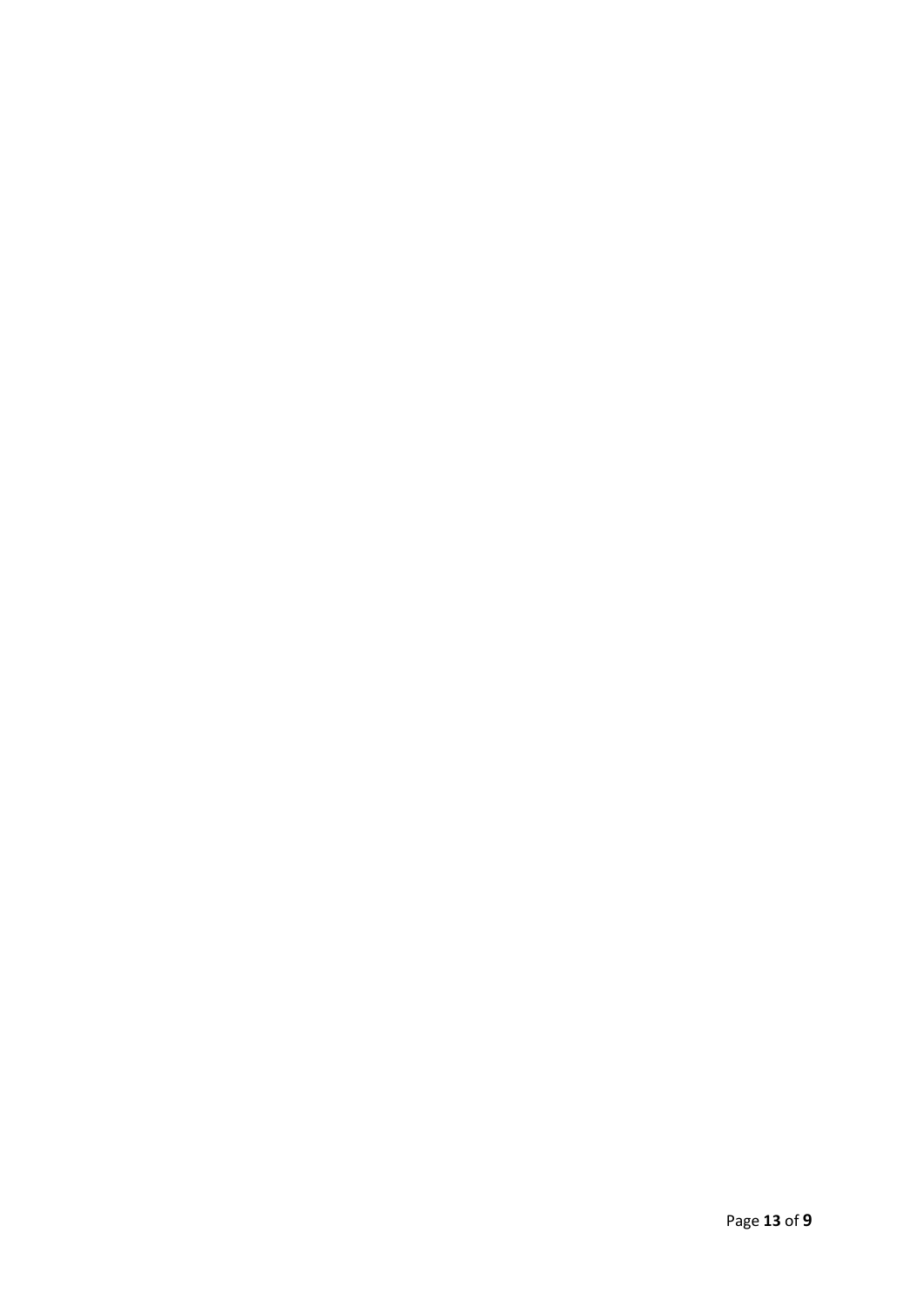#### **1. PART ONE: For completion by employee (please ensure declaration overleaf is completed)**

| Name of employee:               |                                                   |
|---------------------------------|---------------------------------------------------|
| <b>Job Title:</b>               |                                                   |
| <b>Location of Post:</b>        |                                                   |
| <b>Date of Appointment:</b>     |                                                   |
| <b>Payroll number:</b>          |                                                   |
| <b>Isle of Man address</b>      |                                                   |
| Type of occupancy               | <b>RENTED</b><br>OWNED<br>$\prime$                |
| (delete as appropriate)         |                                                   |
| <b>Monthly payment</b>          | MORTGAGE £<br><b>RENT</b>                         |
|                                 | (exclusive of rates etc)                          |
| Date occupation of IOM property |                                                   |
| commenced                       |                                                   |
| <b>Documentation attached</b>   | Isle of Man:                                      |
| (delete as appropriate)         | Mortgage details/rental agreement/bank statements |
|                                 | <b>Previous:</b>                                  |
|                                 | Mortgage details/rental agreement/bank statements |

#### **Employee Declaration:**

I confirm that I have read and understood Section 4 of the Policy and agree to abide by the terms therein. I confirm that the information and documentation I have provided in support of my application is true and correct. I understand that, should any of the details change which may affect the amount of assistance being paid (or change of address), I must inform my Line Manager within five working days and that failure to do so may result in the assistance being permanently withdrawn and any overpayment being fully recoverable. I confirm that my spouse or partner is not pending receipt of or has not already received expenses from another Government Department.

I understand that claims for Housing Assistance made with the intention of defrauding the Department will be considered Gross Misconduct and that disciplinary action will be taken using the appropriate disciplinary procedure.

| Signed: |  |
|---------|--|
| Date:   |  |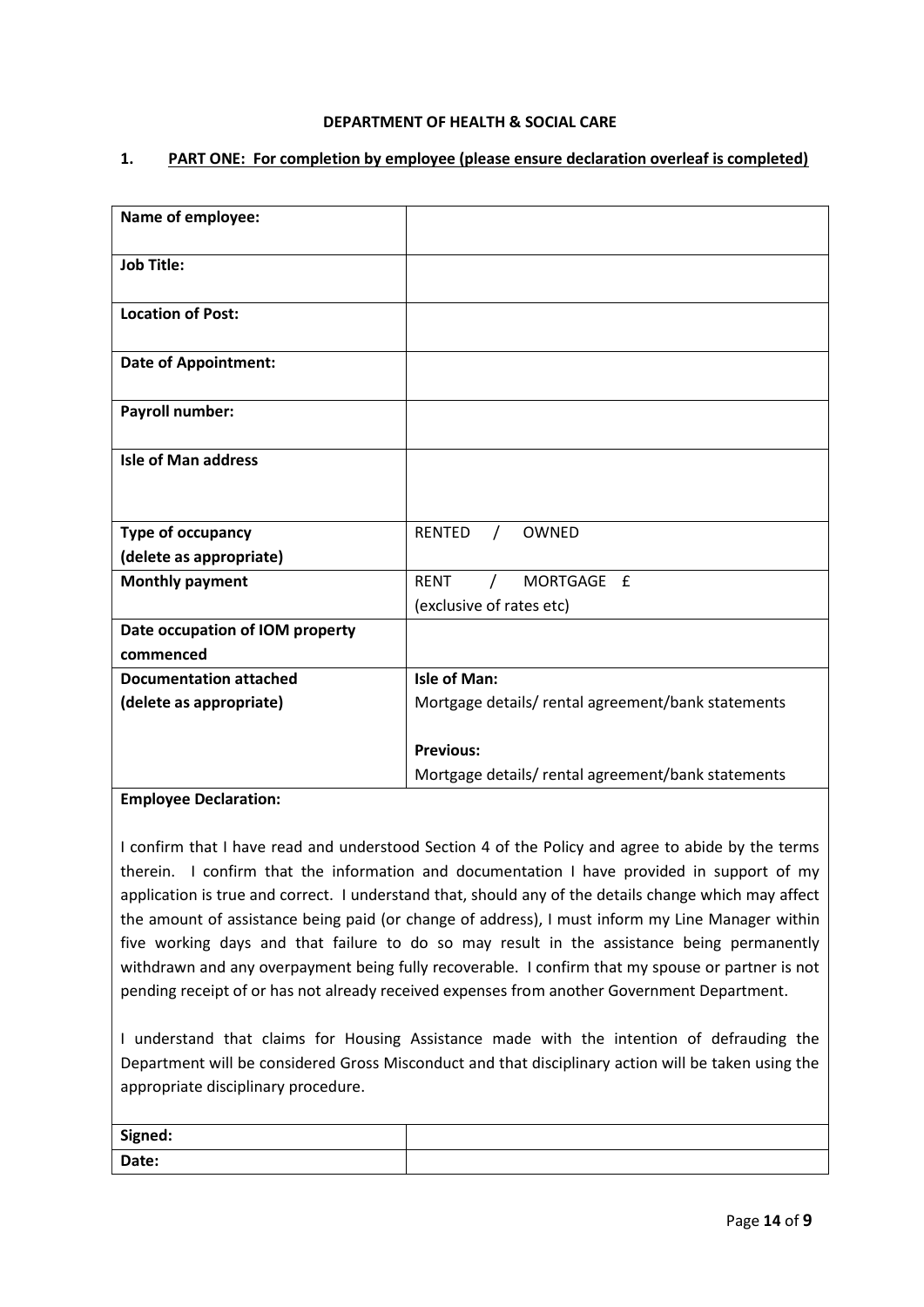#### **For completion by employee**

#### **Employee Declaration:**

In accordance with the Isle of Man Government DHSC Relocation Policy Section 3.5, I hereby acknowledge that, as a condition of receiving payment of relocation expenses, if I leave the service of the DHSC within a period of two years, a recovery of expenses paid will be made from my salary proportionate to the unexpired period.

| <b>Signed (Employee):</b> |  |
|---------------------------|--|
|                           |  |
| Department:               |  |
| Date:                     |  |

#### **ON COMPLETION FORWARD TO PAYROLL DEPARTMENT**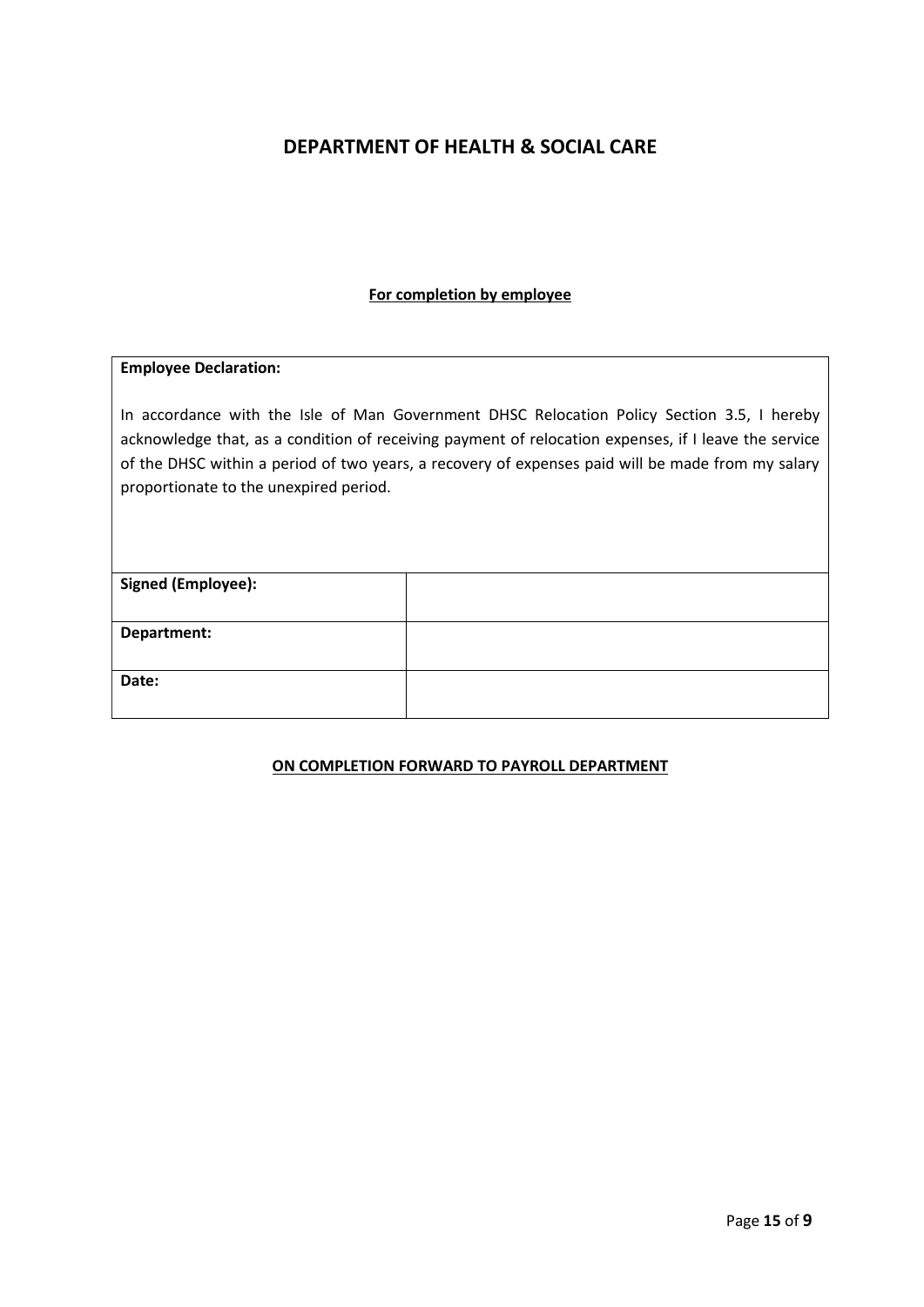

The information in this booklet can be provided in large print or audio format upon request.

> Department of Health and Social Care Crookall House, Demesne Road, Douglas, Isle of Man, IM1 3QA

> > Tel: +44 1624 642608 E-mail: dhsc@gov.im **Tel: +44 @iomdhsc** Web: www.gov.im/dhsc

© Crown Copyright 2017